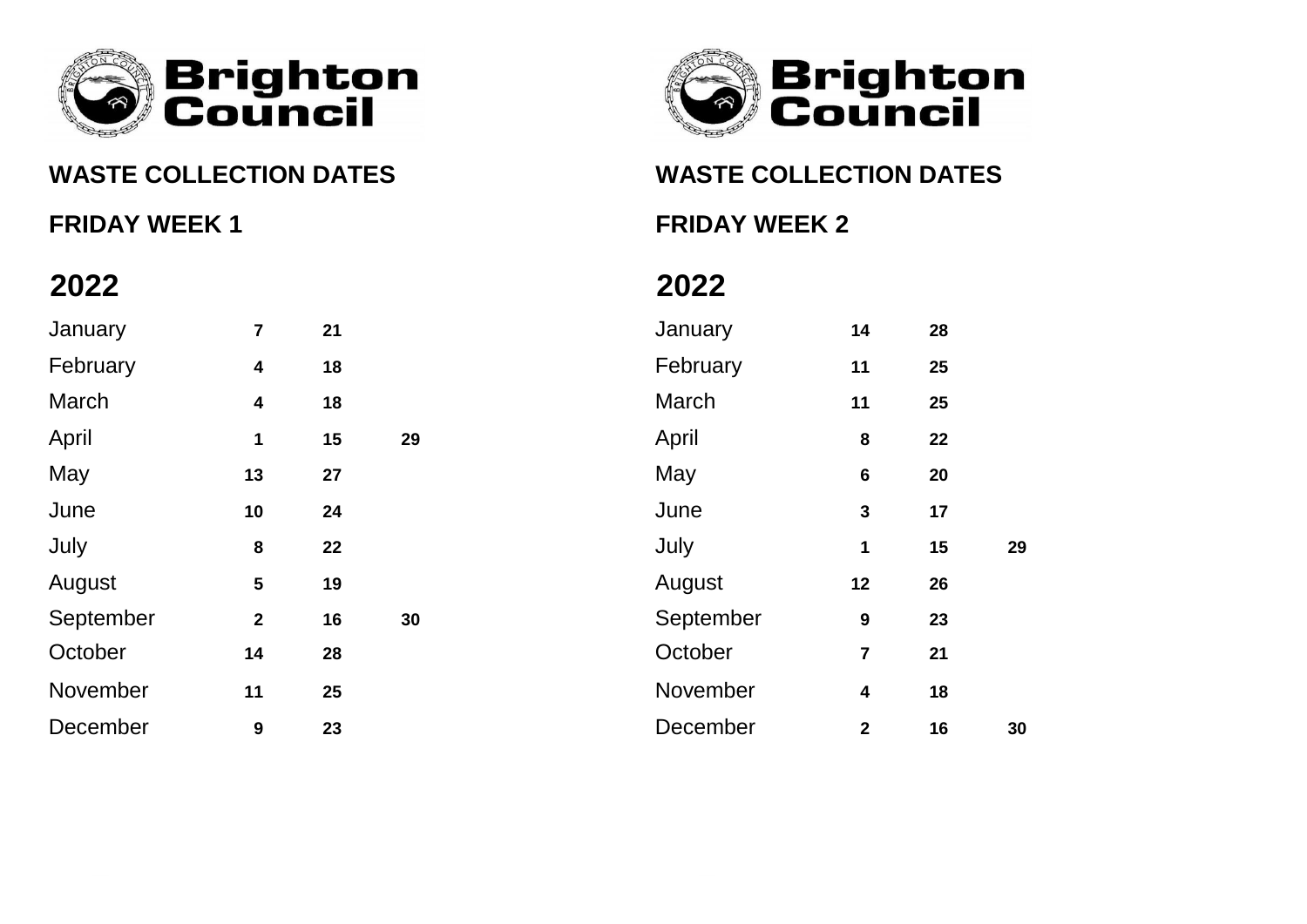

## **MONDAY WEEK 1 MONDAY WEEK 2**

# **Brighton**<br>● Council

# **WASTE COLLECTION DATES WASTE COLLECTION DATES**

| January   | $\mathbf{3}$     | 17 | 31 | January   | 10                      | 24 |    |
|-----------|------------------|----|----|-----------|-------------------------|----|----|
| February  | 14               | 28 |    | February  | $\overline{7}$          | 21 |    |
| March     | 14               | 28 |    | March     | $\overline{\mathbf{r}}$ | 21 |    |
| April     | 11               | 25 |    | April     | $\overline{\mathbf{4}}$ | 18 |    |
| May       | $\boldsymbol{9}$ | 23 |    | May       | $\mathbf{2}$            | 16 | 30 |
| June      | $\boldsymbol{6}$ | 20 |    | June      | 13                      | 27 |    |
| July      | 4                | 18 |    | July      | 11                      | 25 |    |
| August    | 1                | 15 | 29 | August    | $\bf 8$                 | 22 |    |
| September | 12               | 26 |    | September | $\overline{\mathbf{5}}$ | 19 |    |
| October   | 10               | 24 |    | October   | $\mathbf{3}$            | 17 | 31 |
| November  | $\overline{7}$   | 21 |    | November  | 14                      | 28 |    |
| December  | $5\phantom{.0}$  | 19 |    | December  | 12                      | 26 |    |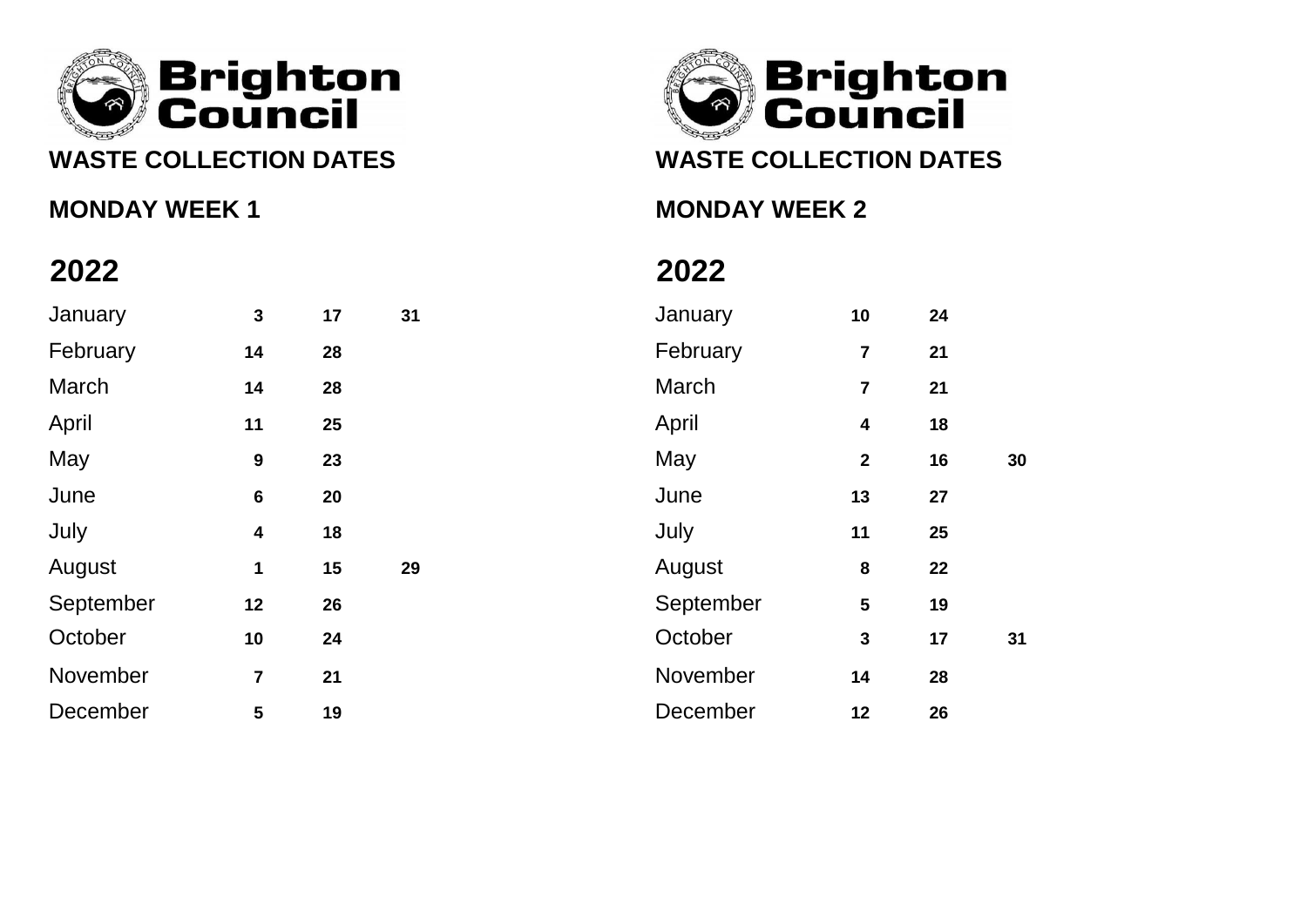

### **WASTE COLLECTION DATES**

### **SATURDAY WEEK 2**

| January   | 1              | 15 | 29 |
|-----------|----------------|----|----|
| February  | 12             | 26 |    |
| March     | 12             | 26 |    |
| April     | 9              | 23 |    |
| May       | $\overline{7}$ | 21 |    |
| June      | 4              | 18 |    |
| July      | $\overline{2}$ | 16 | 30 |
| August    | 13             | 27 |    |
| September | 10             | 24 |    |
| October   | 8              | 22 |    |
| November  | 5              | 19 |    |
| December  | 3              | 17 | 31 |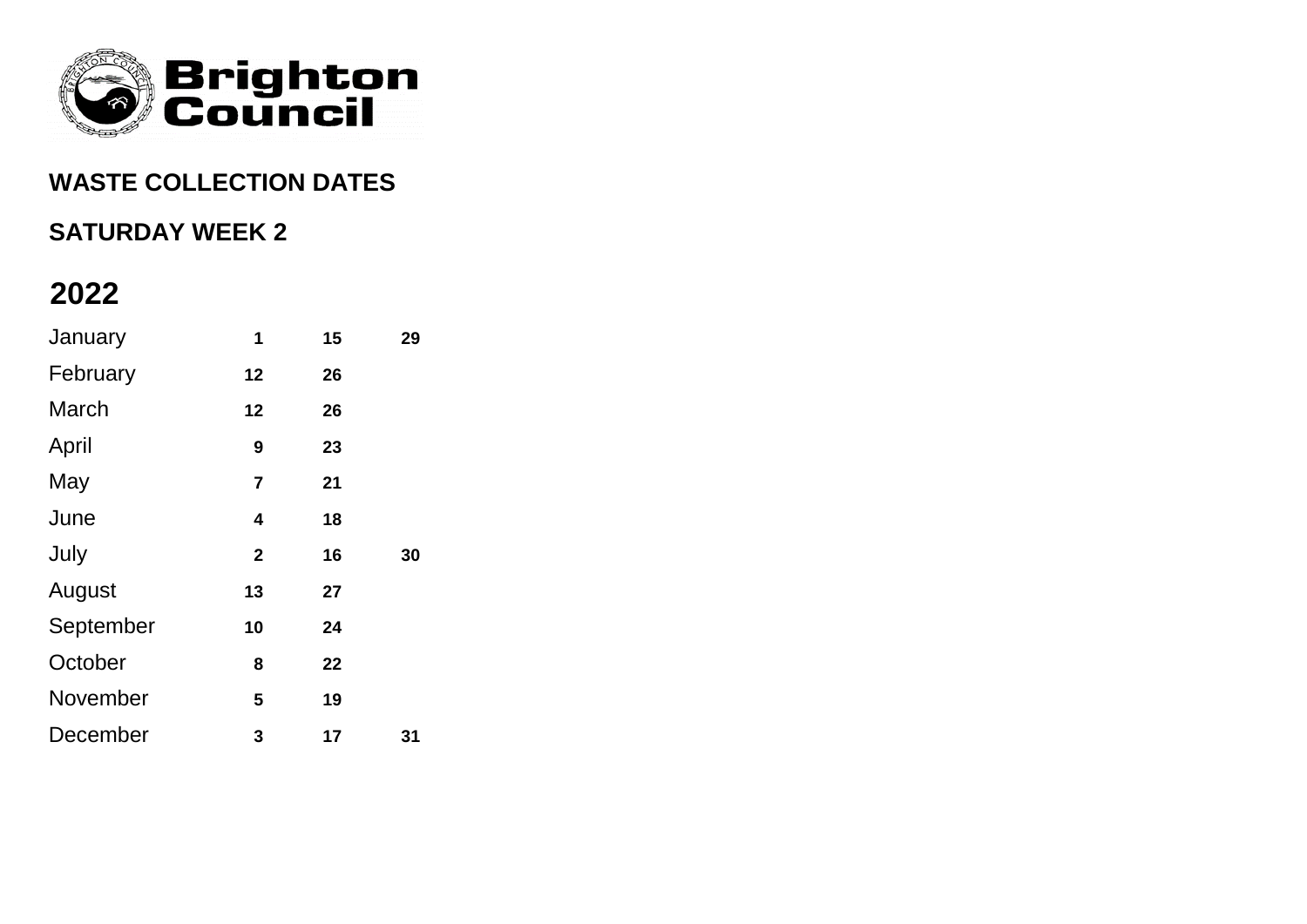



### **WASTE COLLECTION DATES WASTE COLLECTION DATES**

**THURSDAY WEEK 1 THURSDAY WEEK 2**

| January   | $\bf 6$                 | 20 |    | January   | 13                      | 27 |    |
|-----------|-------------------------|----|----|-----------|-------------------------|----|----|
| February  | 3                       | 17 |    | February  | 10                      | 24 |    |
| March     | 3                       | 17 | 31 | March     | 10                      | 24 |    |
| April     | 14                      | 28 |    | April     | $\overline{\mathbf{7}}$ | 21 |    |
| May       | 12                      | 26 |    | May       | 5                       | 19 |    |
| June      | $\boldsymbol{9}$        | 23 |    | June      | $\mathbf{2}$            | 16 | 30 |
| July      | $\overline{\mathbf{7}}$ | 21 |    | July      | 14                      | 28 |    |
| August    | $\boldsymbol{4}$        | 18 |    | August    | 11                      | 25 |    |
| September | $\mathbf 1$             | 15 | 29 | September | $\bf 8$                 | 22 |    |
| October   | 13                      | 27 |    | October   | $\bf 6$                 | 20 |    |
| November  | 10                      | 24 |    | November  | 3                       | 17 |    |
| December  | 8                       | 22 |    | December  | $\mathbf{1}$            | 15 | 29 |
|           |                         |    |    |           |                         |    |    |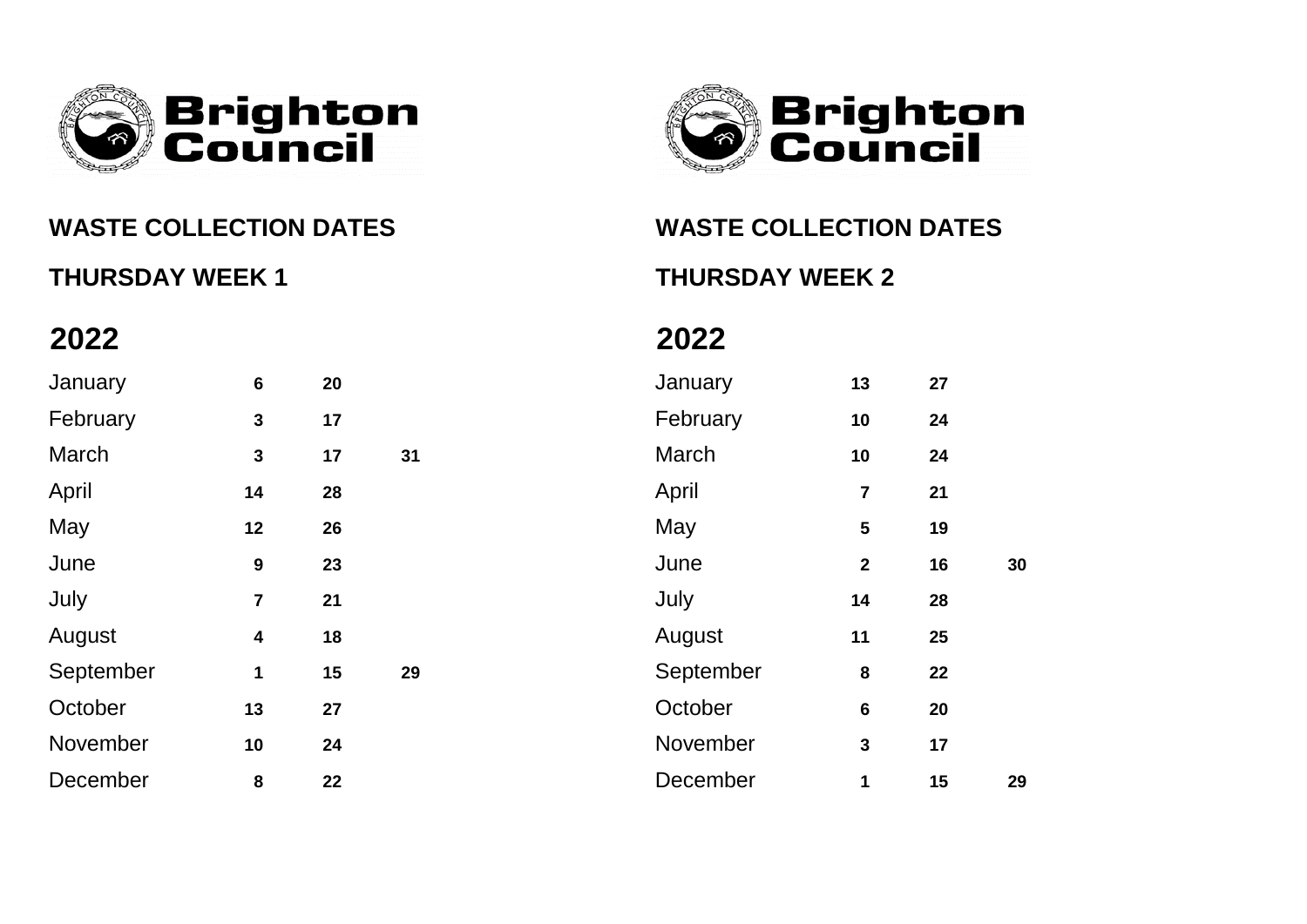

## **WASTE COLLECTION DATES WASTE COLLECTION DATES**

# **TUESDAY WEEK 1 TUESDAY WEEK 2**



| January   | $\overline{\mathbf{4}}$ | 18 |    | January   | 11                      | 25 |
|-----------|-------------------------|----|----|-----------|-------------------------|----|
| February  | $\mathbf 1$             | 15 |    | February  | $\bf{8}$                | 22 |
| March     | $\mathbf{1}$            | 15 | 29 | March     | 8                       | 22 |
| April     | 12                      | 26 |    | April     | 5                       | 19 |
| May       | 10                      | 24 |    | May       | $\mathbf{3}$            | 17 |
| June      | $\overline{7}$          | 21 |    | June      | 14                      | 28 |
| July      | $5\phantom{1}$          | 19 |    | July      | 12                      | 26 |
| August    | $\overline{2}$          | 16 | 30 | August    | $\boldsymbol{9}$        | 23 |
| September | 13                      | 27 |    | September | $6\phantom{1}$          | 20 |
| October   | 11                      | 25 |    | October   | $\overline{\mathbf{4}}$ | 18 |
| November  | 8                       | 22 |    | November  | $\mathbf{1}$            | 15 |
| December  | $6\phantom{a}$          | 20 |    | December  | 13                      | 27 |

| January   | $\overline{\mathbf{4}}$ | 18 |    | January   | 11               | 25 |    |
|-----------|-------------------------|----|----|-----------|------------------|----|----|
| February  | 1                       | 15 |    | February  | $\bf 8$          | 22 |    |
| March     | 1                       | 15 | 29 | March     | $\bf 8$          | 22 |    |
| April     | 12                      | 26 |    | April     | 5                | 19 |    |
| May       | 10                      | 24 |    | May       | $\mathbf{3}$     | 17 | 31 |
| June      | $\overline{\mathbf{7}}$ | 21 |    | June      | 14               | 28 |    |
| July      | $5\phantom{1}$          | 19 |    | July      | 12               | 26 |    |
| August    | $\mathbf{2}$            | 16 | 30 | August    | $\boldsymbol{9}$ | 23 |    |
| September | 13                      | 27 |    | September | $\bf 6$          | 20 |    |
| October   | 11                      | 25 |    | October   | $\boldsymbol{4}$ | 18 |    |
| November  | 8                       | 22 |    | November  | 1                | 15 | 29 |
| December  | $6\phantom{1}6$         | 20 |    | December  | 13               | 27 |    |
|           |                         |    |    |           |                  |    |    |